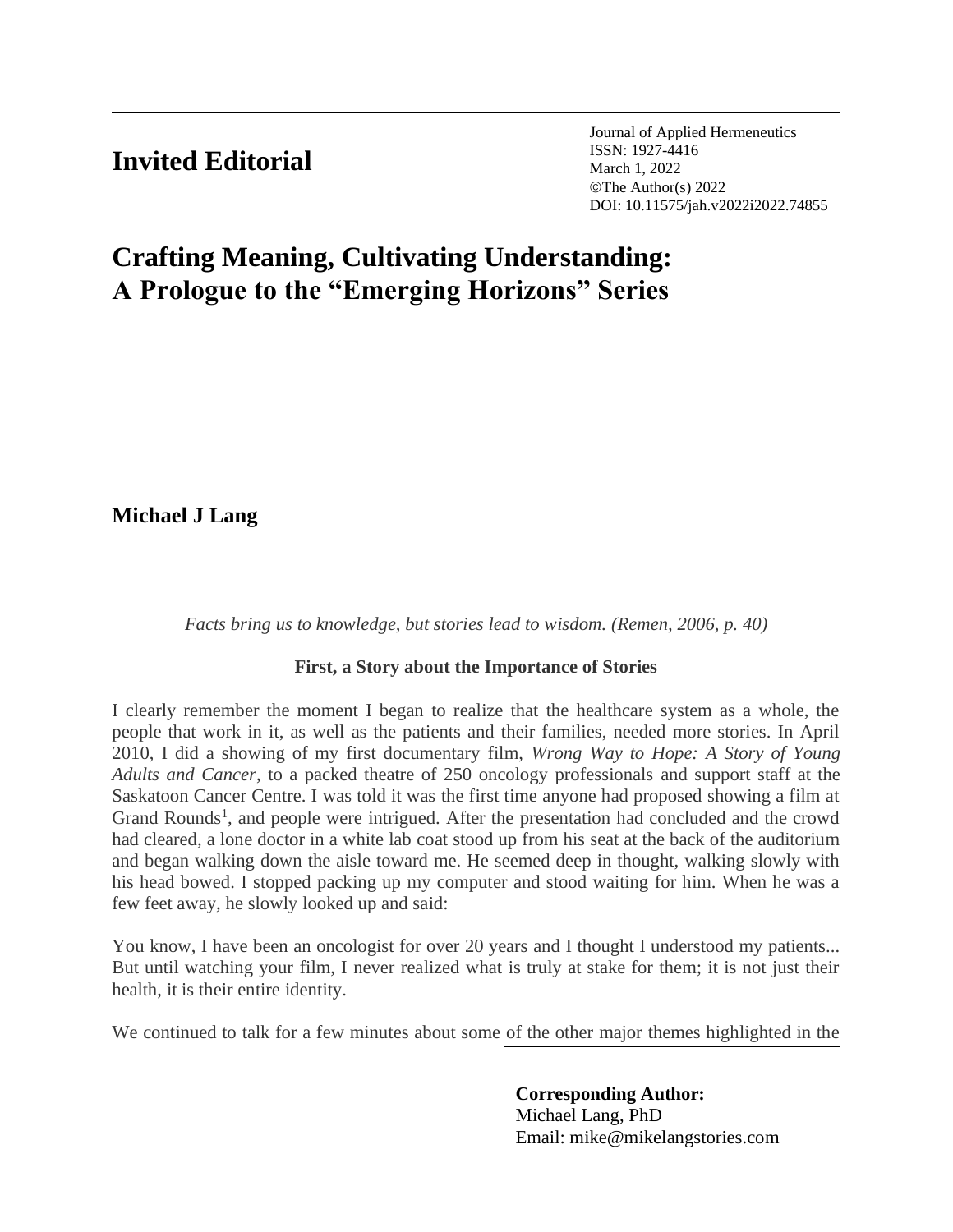film and audience discussion that followed, but it was the four words from his opening line, "*until watching your film*," that lingered in my mind as I drove to the next stop on the cross-Canada tour. I had met only eight young adult cancer survivors in my entire life and knew almost nothing about cancer apart from my own experience of it over the previous two years. How could a 20-year oncology veteran who had treated thousands of patients glean practice-changing insight from my film?

Over the next 30 days, that same scenario repeated itself many times as cancer care professionals continued to discuss with me the lessons they had learned from the film. When I screened the film for patients and families at community-based cancer support organizations the response was the same. I witnessed rich discussion and flashes of insight at every single screening, no matter the audience. On that tour, I learned that many healthcare professionals, patients, and their families had never been given the opportunity to stop and reflect on the experience of cancer through a patient-created film, despite films and video being a dominant form of communication in our culture. It became clear that cancer care systems had not yet explored the possibilities of video-based storytelling on a broad scale. In this setting, simply sharing young adult cancer experiences in a candid, compelling, and aesthetic way on screen, had offered healthcare professionals, and the patients they cared for, access to a deeper level of understanding of the cancer experience, and sometimes, life in general.

Twelve years, five feature length documentaries, three web series, and over 800 digital stories later, I am thrilled to continue exploring video-based storytelling in healthcare settings through the serialization of the interpretive chapters of my PhD thesis in the Journal of Applied Hermeneutics (JAH). The "Emerging Horizons" series and the editorials that accompany it, are all based on a film of the same name which acted as the primary data source for my thesis. The film explores the Digital Storytelling (DST) workshop experiences of a group of six Adolescent and Young Adult (AYA) cancer survivors<sup>2</sup>. It is a 53-minute film crafted from almost 30 hours of footage, and in the same way that numerous salient moments from the workshop were necessarily left on the "cutting room floor," many possible interpretations were culled from the interpretive papers of this series. Indeed, *aletheia* reminds us that covering, and uncovering are always concurrent events (Caputo, 1987) and together, the film and the interpretations offered provide only one possible path to understanding what could occur as people create digital stories about their healthcare experiences. The primary goal of the film was to maintain the incommensurability between what an artwork says and what it is capable of saying so that the viewer can have the experience of something emerging (Davey, 2013); the interpretive writing serialized in JAH is meant to keep that conversation going. The remainder of this introductory editorial will set the stage for the series by briefly reviewing the topics of AYA oncology and DST, exploring the fit of applied hermeneutic research with documentary filmmaking, and finally, "dimming the lights" to promote an intellectual shift in engagement with both the film and the interpretive writing that follows.

#### **Adolescent and Young Adult Cancer and Digital Storytelling: A Developmentally Appropriate Psychosocial Tool**

Over the past 50 years, in parallel with increased survival, there has been mounting evidence of the late effects and long-term impact of cancer treatment on psychosocial outcomes in addition to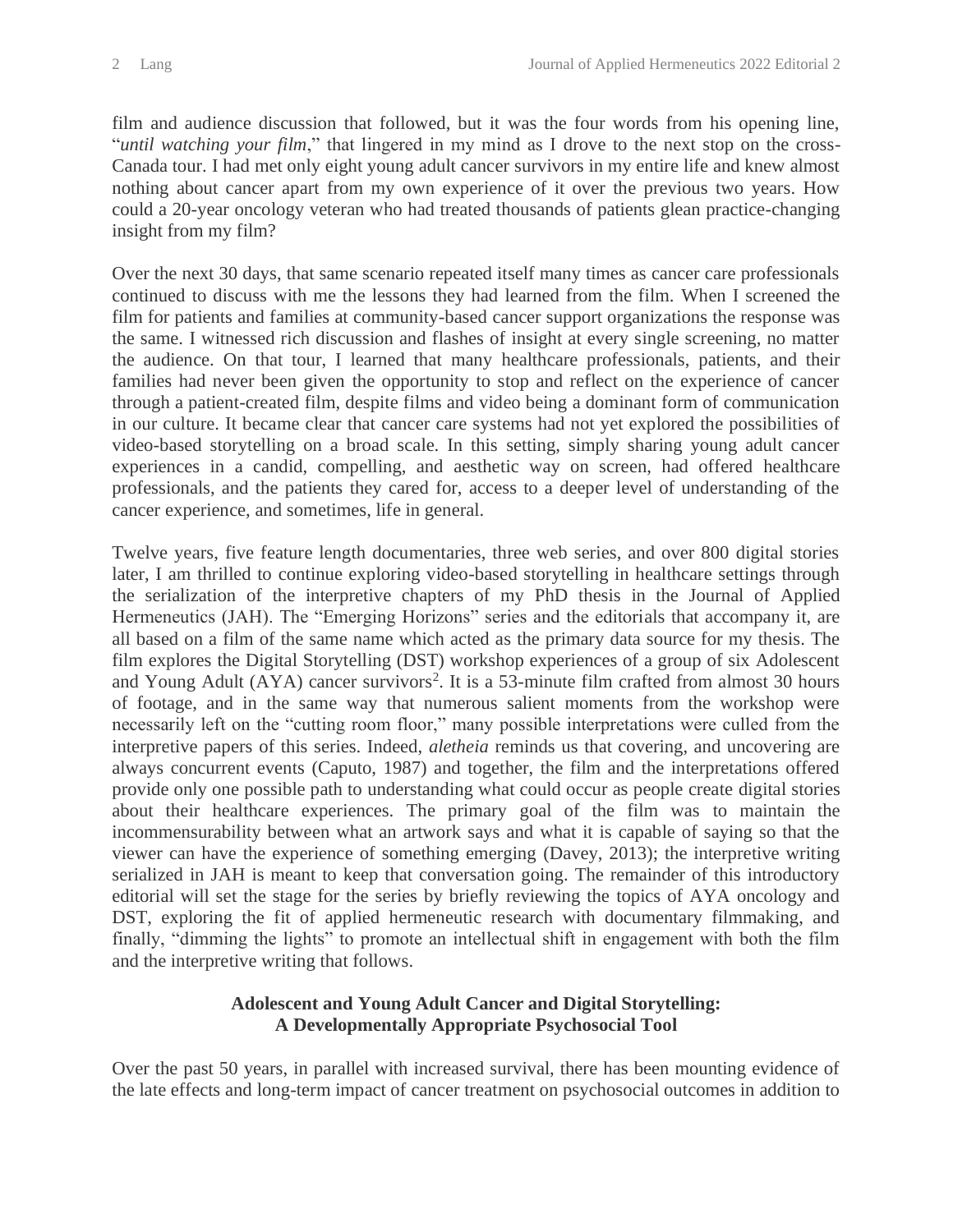physical sequelae of treatments (Adler & Page, 2008; Institute of Medicine, 2006). Routine integration of psychosocial supports with biomedical treatments, from diagnosis through survivorship, is now a standard of care in oncology (Balogh et al., 2011, Holland & Weiss, 2008). One sub-population that has begun to be delineated, better understood, and increasingly highlighted for specific biomedical and psychosocial intervention are adolescents and young adults (AYA, 15-39yrs; National Cancer Institute, 2006).<sup>3</sup>

Over the past 15 years there has been increasing recognition of the differential psychosocial impact of cancer by age, with the AYA age-range experiencing elevated levels of clinical distress, depression, and anxiety relative to all other age groups of cancer survivors (Lang et al., 2015; Lang et al., 2018). Beyond the basic psychosocial outcomes of distress, depression, and anxiety, being an AYA at the time of diagnosis and treatment is a significant risk factor for poor health-related quality of life (Husson & Zebrack, 2017) and post-traumatic stress (Abbey et al., 2015) in cancer survivorship. Many other commonly studied cancer-related psychosocial sequelae, such as self-efficacy (Jones et al., 2010), financial toxicity (Gordon et al., 2017), education and employment regression (Ketterl et al., 2019; Kosola et al., 2017), fear of recurrence (Lim & Humphris, 2020; Simard et al., 2013), infertility (Logan et al., 2018), and body image (Fingeret et al., 2014) all indicated "younger age" (i.e., AYA age-range) as a primary risk factor for negative outcomes. As a whole, the literature provides compelling evidence for the long-term differential impact of a cancer diagnosis and treatment on AYAs' overall psychosocial health (Bibby et al., 2016; De et al., 2021), and there is increasing recognition of the many unmet physical, psychosocial, and practical concerns in this population (Jones et al., 2020).

The elevated adverse impact of a cancer experience on AYAs' psychosocial health is primarily attributed to the unique characteristics of the AYA developmental life-stage (Arnett, 2000; Docherty et al., 2015). Transitioning to adulthood consists of important developmental tasks including developing a positive body image and sexual identity, separating from parents, increasing involvement with peers and dating, and making decisions about careers, higher education, and/or family; all important tasks related to identity formation (D'Agostino et al., 2011; Zebrack, 2011). Consequently, cancer-related issues such as changes in physical appearance, increased dependence on parents, premature confrontation with mortality, loss of fertility, treatment or recovery related disruptions in social life and school/employment, and health-related concerns about the future can be highly distressing for AYAs (Bibby et al., 2017; Canadian Partnership Against Cancer, 2017). As long-term survivorship is possible in the AYA demographic (i.e., 50+ years), physical, emotional, and social quality of life needs to be protected so that AYAs can be productive members of society over the long-term (Baird et al., 2019). Therefore, age-appropriate psychosocial care (i.e., psychosocial care which supports key developmental life tasks) is essential to ensure that AYAs are able to not only survive cancer but thrive throughout rest of their years as productive members of society (D'Agostino et al., 2011). Despite this awareness very few psychosocial interventions for AYAs have been developed and "AYA-focused interventions delivered on platforms that are acceptable and accessible to AYAs are urgently needed" (Jones et al., 2020, p. 1454). One such intervention could be Digital Storytelling (DST).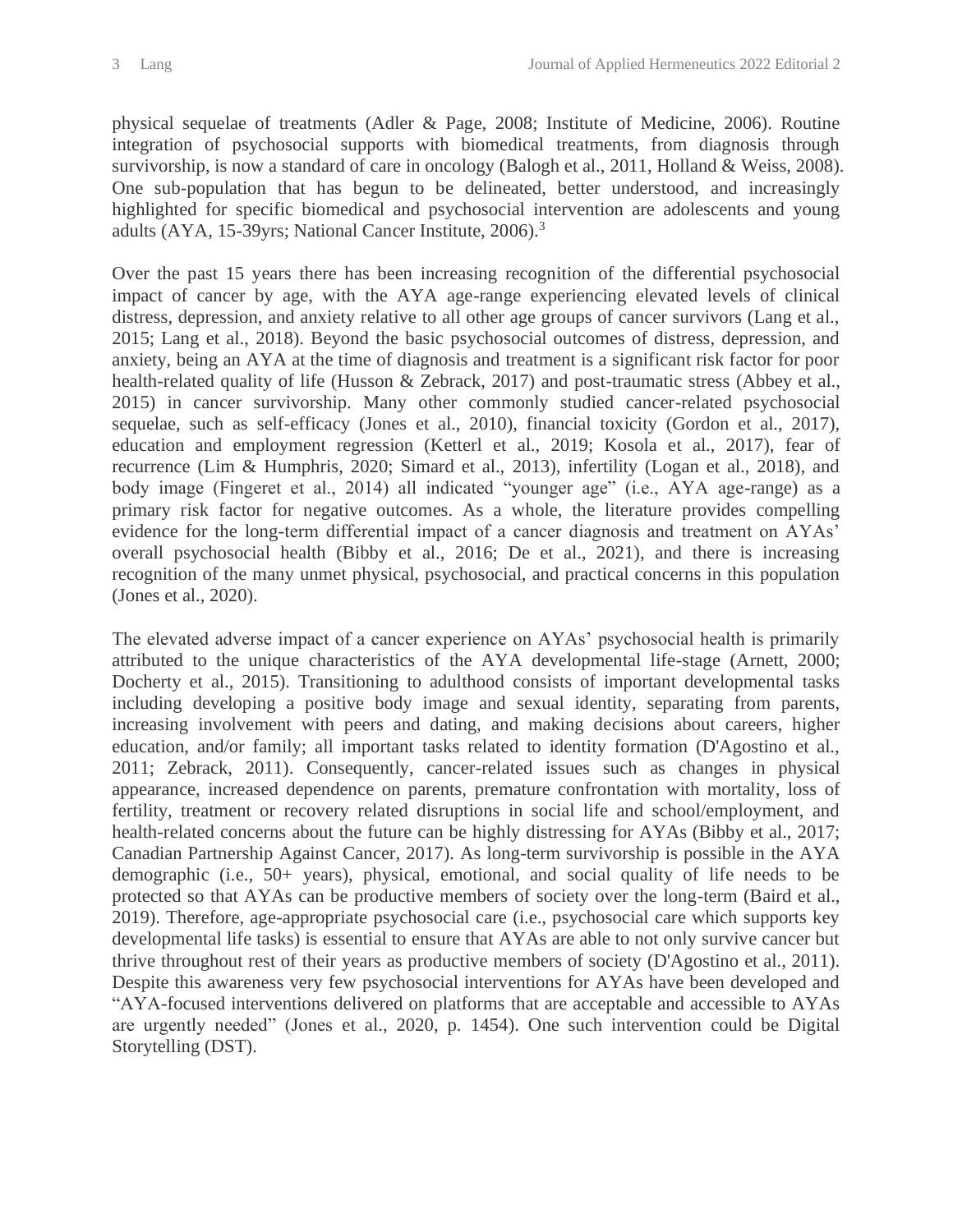The terms "digital" and "storytelling" have become commonplace in the internet age and are often used to broadly refer to "telling stories with digital technologies" (Alexander, 2017, p. xiv). Numerous frameworks and variations of this broad concept of "digital storytelling" have been developed, with many fields of study (e.g., business, social justice, arts and humanities, education, healthcare) incorporating their own theoretical, logistical, and ethical perspectives (Dunford & Jenkins, 2017). However, the first articulation of what has become known as "classical" DST today was by Dana Atchley and Joe Lambert of the StoryCenter in Berkley, California (Hardy & Sumner, 2018). Their first DST workshop was held in 1993 around the beginning of the personal computer revolution that allowed lay-people access to the tools necessary to create "mini-movies" about their lives (Lambert, 2013). Currently, the StoryCenter's three-day workshop process that they pioneered, and the style of digital story that they produce (i.e., simple three-to-four-minute narrated stories using still photos and minimal video effects and transitions), is termed "classical" DST (Hardy & Sumner, 2018), and is considered the foundation from which new approaches and modifications arise (de Jager et al., 2017; Hartley & McWilliam, 2009; Lambert, 2017).

At its most basic level, the DST process comprises the creation of short digital media products with "the assistance of *skilled facilitators*, in a *safe, technology-enabled* environment [emphasis added]" (Flicker & Hill, 2014, p. 3). In other words, it is an intentional, co-creative process involving some level of facilitation or interaction with others in the production or screening of the story. However, within this generic understanding there is significant variation in the temporal, technological, and procedural aspects of DST (de Jager et al., 2017) with the DST workshop of *Emerging Horizons* demonstrating a single facilitator, two-and-a-half-day group workshop model with iMovie as the video editing software.

The product of the DST process is a digital story. Generally, digital stories are two-to-fiveminute visual narratives "that synthesize images, video, audio recordings of voice and music, and text to create compelling accounts of experience" (Gubrium, 2009, p. 186). It has been proposed that a digital story should: include compelling narration of a story; provide a meaningful context for understanding the story being told; use images to capture and/or expand upon emotions found in the narrative; employ music and other sound effects to reinforce ideas; and invite thoughtful reflection from their audiences (Alexander, 2017).

In reviewing the literature concerning AYA psychosocial oncology and DST, the congruence between the developmental needs and preferences of AYA cancer survivors and the theory, form, and functions of DST is apparent. DST occurs in an informal group setting which offers many opportunities for conversation and relationship building. Many participants report a strong connection formed with other program participants which persists long after the workshop is finished (Paterno et al., 2018). DST is also inherently participatory with the content of the stories and group discussions entirely driven by participants (Gubrium et al., 2015). This aligns well with the AYA developmental task of developing personal autonomy and could be one of the reasons that a DST experience is empowering for AYAs (Laing et al., 2017). The nonpathologizing approach of narrative-based interventions (White & Epston, 1990) is exemplified in the DST process and creates a compelling opportunity for AYAs to reframe and incorporate their cancer experience into their life story (Laing et al., 2017). Finally, DST is an emotionfocused process with participants exploring their inner emotional experiences of specific events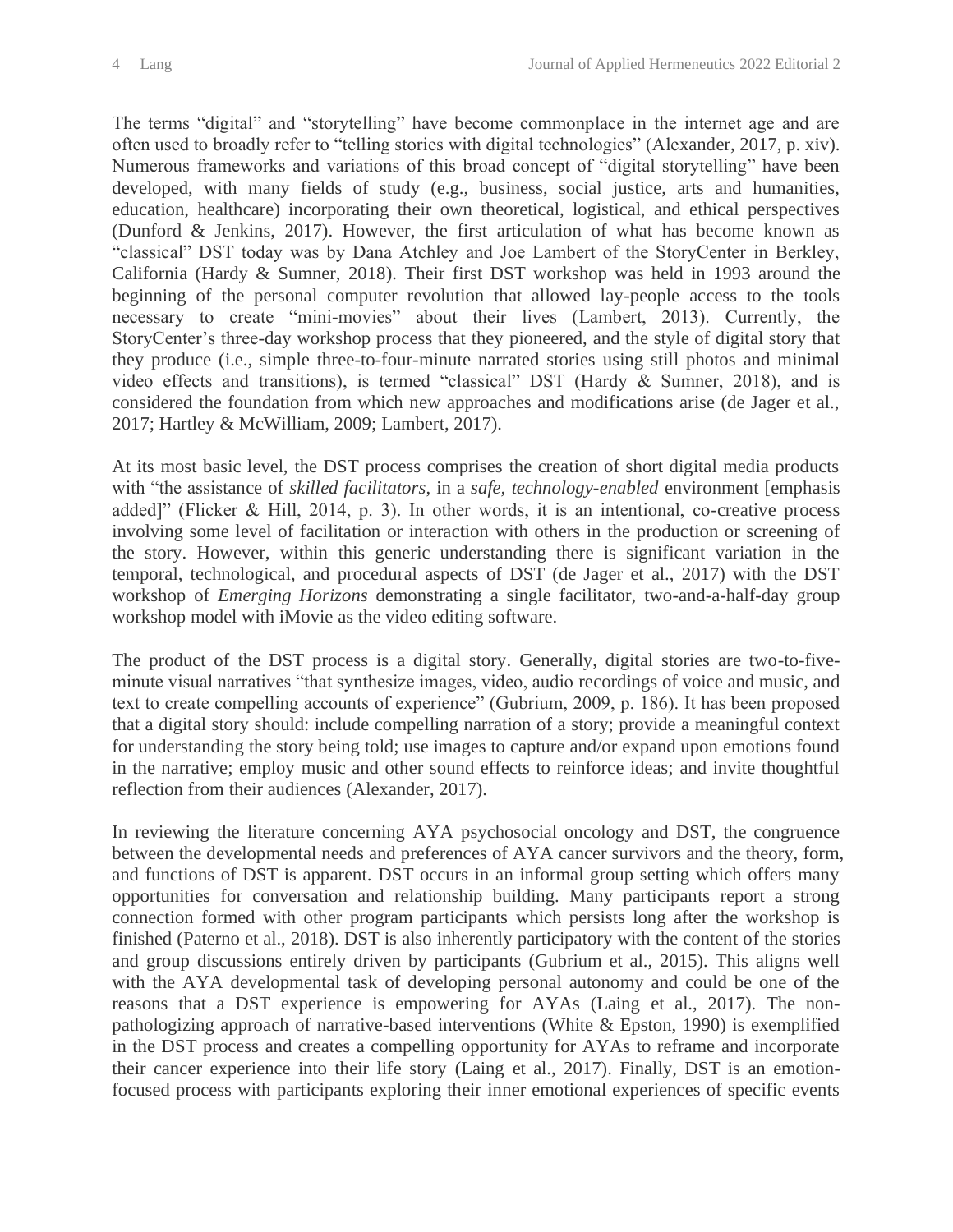in their life through the finding, telling, crafting, and sharing of their stories (Fiddian-Green et al., 2019; Lang et al., 2019). As AYAs have difficulty processing the many difficult and conflicting emotions that accompany their cancer experience (Jones et al., 2011), DST could provide them with an appropriate opportunity to feel, name, process, and convey these emotions as a form of "sneaky-therapy" (Laing et al., 2017, p. 6).

In short, AYAs have a preference for non-traditional, technology-based psychosocial interventions, value meaningful connections with their peers, have difficulty naming and processing the difficult emotions associated with a cancer experience, and are in the midst of the important developmental task of identity formation. An appropriately designed and facilitated DST experience (i.e., a theory based, professionally facilitated experience with clear project goals and outcomes) could provide a group-based, emotion-focused, peer-driven, technologymediated intervention that supports AYAs to cultivate understanding of, and craft meaning from their cancer experiences while integrating it into their life narrative. *Emerging Horizons* and the associated interpretive writing, offer both a visual example of DST facilitation and a deeper understanding of the AYA DST experience so that healthcare professionals and researchers can better theorize and apply DST in their own contexts.

#### **Cinema Verité Documentaries and Hermeneutic Research: Parallels in Philosophy and Praxis**

*The camera . . . has to be open to the moments that reveal the thing that you cannot otherwise* 

*see.* – Wolf Koenig, in *Cinema Verité* (Wintonick, 1999)

For all parties involved in this study, using a documentary film as a primary data source was a unique undertaking. However, seeking understanding through *what was seen,* and not only through *what was said*, aligned closely with the ethos of DST and fulfilled the appeal of hermeneutic research to allow the phenomenon being studied to influence how understanding of that phenomenon was pursued (Moules et al., 2015). Cinema Verité, which is translated as "truthful cinema," is a style of documentary filmmaking that is observational in nature and relies on the use of a camera to reveal the "truth" (Aufderheide, 2007). Despite its common usage, a formal definition does not seem to exist, with many early progenitors of the form having different opinions on its principles and origins (Aufderheide, 2007; Parkinson, 2012; Wintonick, 1999). However, Cinema Verité is closely related to the documentary genres of Direct or Observational Cinema, in that the camera is often positioned as a "fly-on-the-wall" and records life as it happens with a reliance on the editing process to give shape, structure, and meaning to the material recorded (Watson & Hill, 2015). It has been proposed that a distinctive feature of Cinema Verité which separates it from pure Direct and Observational Cinema is that the filmmaker participates in front of the camera and creates situations within the structure of film that are designed to provoke and reveal (Kroon, 2014; Parkinson, 2012). The film *Emerging Horizons* aligns best with the Cinema Verité documentary genre as I participated on screen as the DST facilitator, a film crew captured the entire DST workshop in a "fly-on-the-wall" style, and the storylines in the film emerged afterwards in the editing suite, being cut together in a way to reveal the process of DST with AYA cancer survivors. Throughout the creation of *Emerging Horizons* and the encompassing hermeneutic research project, striking similarities were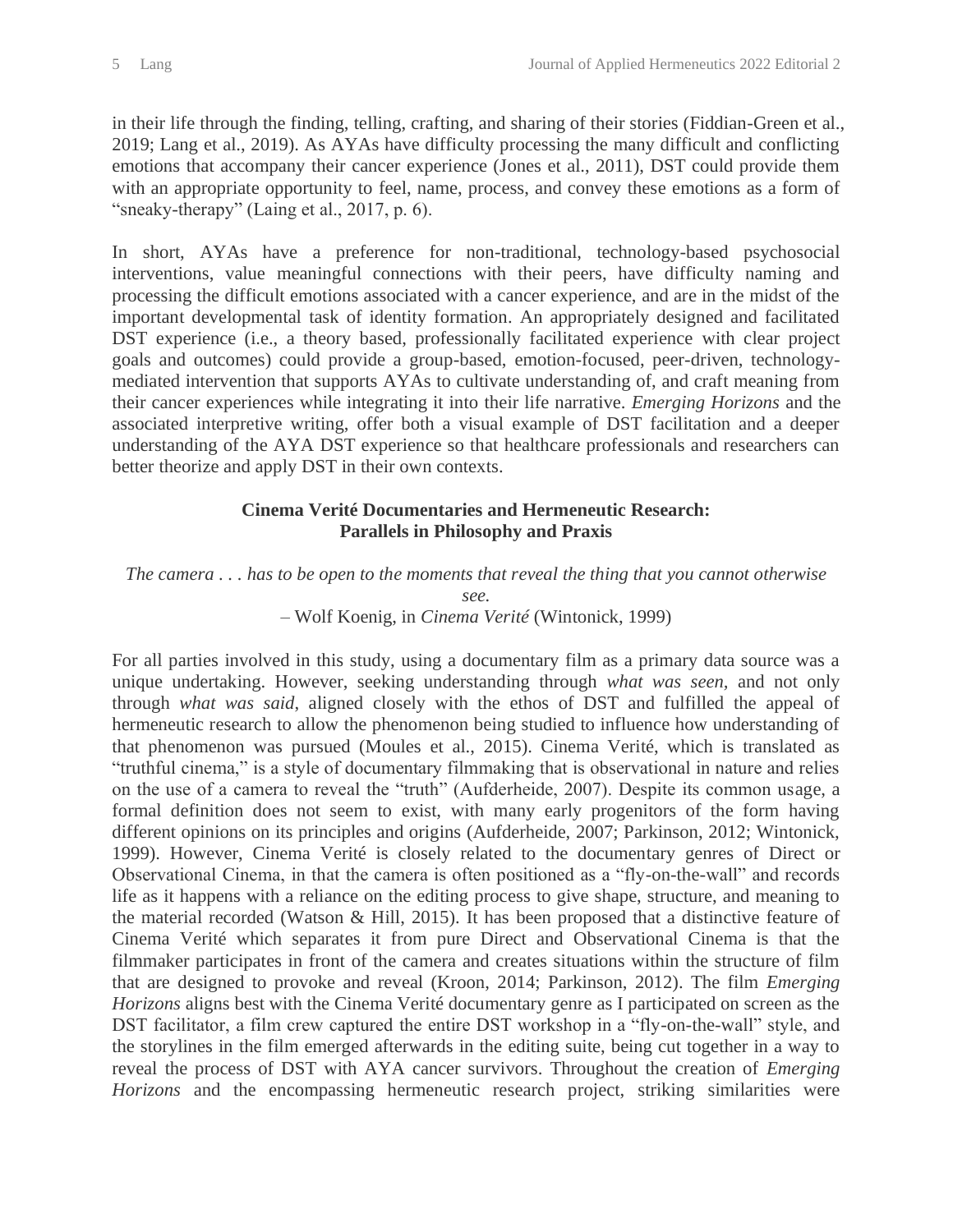recognized between Cinema Verité filmmaking and hermeneutic research in both philosophy and practice.

#### **Parallels in Philosophy**

The very first, and perhaps most noticeable, similarity between Cinema Verité filmmaking and hermeneutic research is the pursuit of revelation and understanding. In the same way that a hermeneutic research project centres the concept of *aletheia*, or "the event of concealment or unconcealment" (Caputo, 1987, p. 115), Cinema Verité films are meant to look past the surface level characterizations of experience to reveal, or unveil, the deeper "truths" that may be embedded in the moments observed by the camera (Kroon, 2014). Relying on the aesthetic attentiveness of the camera lens, Cinema Verité filmmakers are looking for moments of truth that emerge in the spontaneous events of life (Wintonick, 1999) in the same way that hermeneutic researchers follow leads and look for the particular word, phrase, or idea that enlivens understanding of the topic when conducting a research interview (Moules et al., 2015). This complementary philosophical approach enables Cinema Verité filmmaking to be an effective hermeneutic research approach when the lens is turned towards a particular phenomenon of interest, in this case DST with AYAs.

It is important to note that the term *Verité*, and the discussions of "truth" that many pioneers of the Cinema Verité form engage in, do not refer to presenting events exactly as they happened. In the words of Canadian Cinema Verité pioneer Wolf Koenig:

All documentary is theatre. It's all manufactured. Every cut is a lie. It isn't really like that. Those two shots were never next to each other in time that way. But you are telling a lie in order to tell the truth. (Wintonick, 1999)

In other words, Cinema Verité is not an exact representation of events as they unfolded in time and space, but an attempt to identify and film the truth in a way that the audience and the characters in the film deem trustworthy (Aufderheide, 2007). Another Cinema Verité pioneer, Albert Maysles, described it in this way:

If you are worried about subjectivity and objectivity, you are afraid to film! So . . . you are going to be fair and end up with something that is truthful in that it would *demand the respect of the person you are filming* [emphasis added]. (Wintonick, 1999)

The spirit of Maysles' comment aligns well with the assertion that rigorous hermeneutic research has both a deep resonance with the experiences of the stakeholders *and* a strangeness or newness (Koch, 1996). Similarly, Cinema Verité filmmakers are attempting to create an artwork that is both recognizable *and* revelatory for the audience and the participants in the film. The goal is to relate the events and emotions of filmed participants in a way that cultivates both in them, and the viewer, a deeper understanding of those very events and emotions.

Another philosophical similarity is a shared ontology and epistemology. Ontologically, both Cinema Verité filmmakers and hermeneutic researchers are anchored in realism and believe that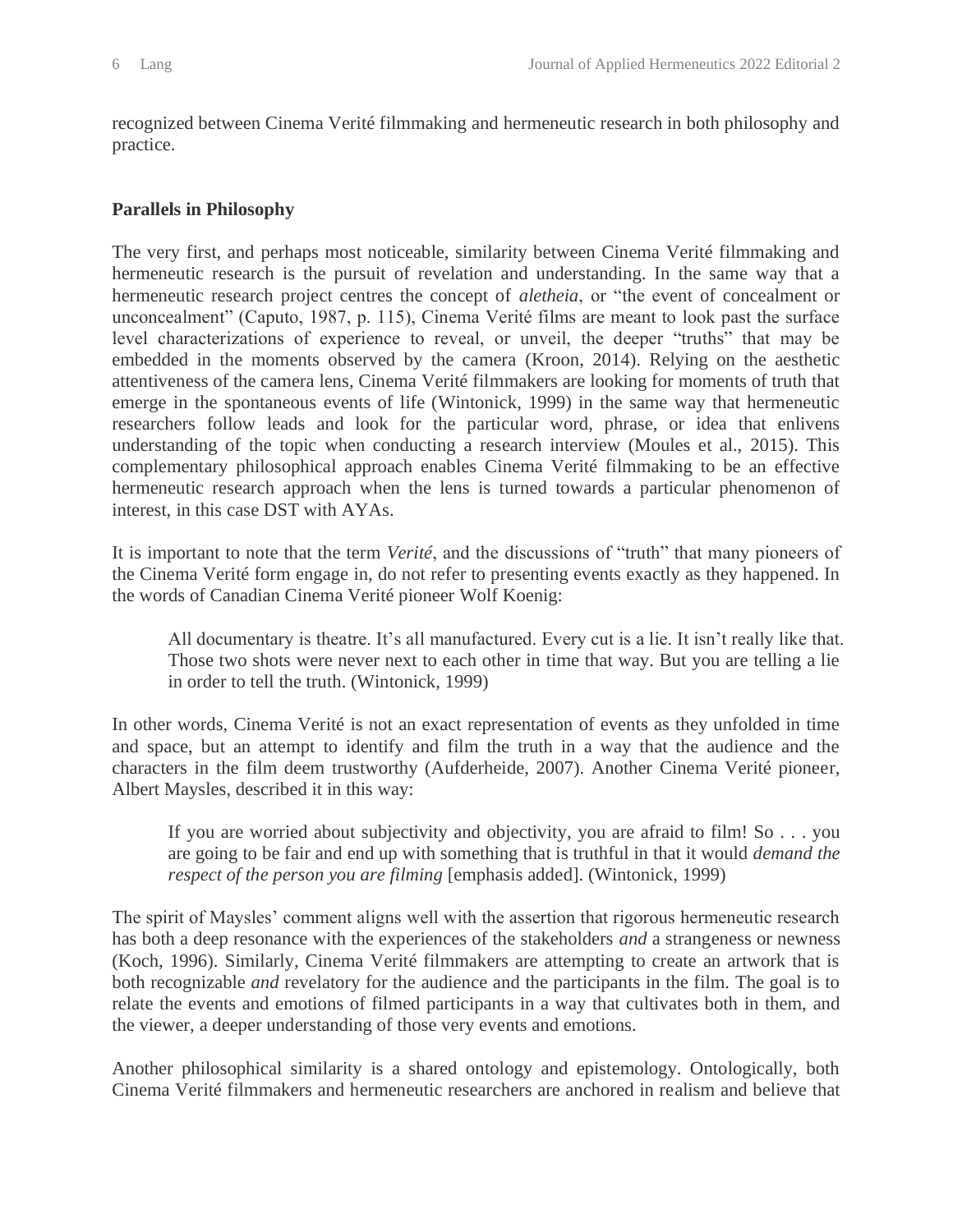the life of a phenomenon exists beyond our interpretations of it (Aufderheide, 2007; Lang et al., 2020). However, both assert that it is impossible to remove, or "bracket," the researcher or filmmaker to present an objective representation of a phenomenon (Aufderheide, 2007; Lang et al., 2020). Cinema Verité filmmakers recognize that the very process of capturing and editing footage removes objectivity and therefore do not attempt to disguise their involvement in the film (Parkinson, 2012). Similarly, PH researchers accept that the very act of formulating and asking questions about a phenomenon of interest influences the qualitative data collected (Lang et al., 2020), and embrace the role that their preunderstandings play in the data analysis (interpretation) process (Moules et al., 2015). In this way, both Cinema Verité filmmakers and hermeneutic researchers accept that a phenomenon exists beyond their experience of it (realist ontology) and reject the idea that they can access it objectively (subjectivist epistemology).

There are other philosophical parallels that could be explored, but a cogent summary statement that encompasses the philosophical ethos of both Cinema Verité filmmaking and hermeneutic research is, "rather than finding or claiming truth, we attempt to stay true *to* something (the topic) and to interpret in such a way that is true *of* something (within the topic)" (Moules et al., 2015, p. 175). Or, in the words of the Canadian documentary film pioneer Michel Brault, "you can't claim to write the truth with a camera. What you can do is reveal something to your viewers" (Wintonick, 1999). In both Cinema Verité filmmaking and hermeneutic research, truth is an event in which we actively participate to cultivate a deeper understanding of ourselves, others, and the world(s) we inhabit.

#### **Parallels in Praxis**

Beyond the philosophical parallels of Cinema Verité filmmaking and hermeneutic research, the filming/editing and data generation/analysis practices are also similar. To begin with, both follow an inductive, reflexive, and active approach to filming/data generation. In hermeneutic research, this occurs in the unstructured interview format that encourages researchers to listen deeply and follow leads as they engage in the back-and-forth of conversation with a participant (Moules et al., 2015). In Cinema Verité, the filmmaker often participates on screen and follows leads in real time, engaging with participants and asking questions that could help to reveal the subject matter on camera (i.e., "interviewing" participants about their experiences while still being engaged in the activity). Both hermeneutic researchers and Cinema Verité filmmakers are not dispassionate observers but active participants in pursuit of understanding and meaning through reflective engagement with both the participants and the topic being explored. This requires a practice of "listening right behind your eyes . . . [meaning a] watchfulness, openness, and searching to find the truth in what the other is saying [or experiencing]" (Moules et al., 2015, p. 94). The disciplined openness required to have the "experience of something emerging" (Gadamer, 1993/2007, p. 207) and then following that lead, which is essential to both Cinema Verité filmmaking and hermeneutic research, is remarkably similar in praxis.

The editing process of Cinema Verité films is also similar to the interpretive analysis and writing of hermeneutic research. A "transformation into structure" is an entirely apt description of both processes (Moules et al. 2015, p. 126) with the story and interpretations slowly emerging from the video footage and interview transcripts through thoughtful, in-depth, intellectual, and emotional engagement. The editing process of Cinema Verité films is multi-staged and circular,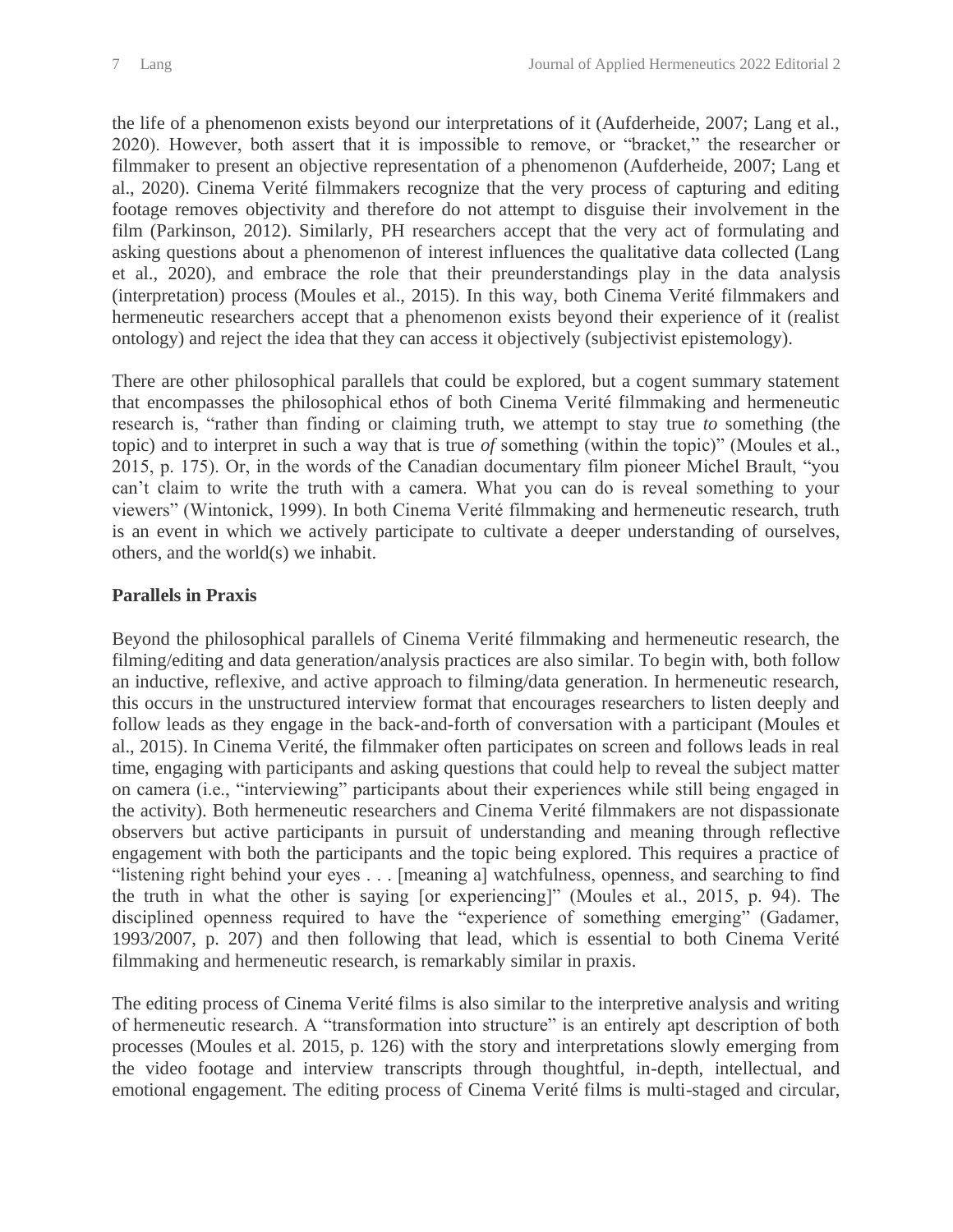constantly moving between individual storylines and that of the film as a whole, a process which mirrors the hermeneutic circle of interpretive writing in hermeneutic research. Furthermore, the editing process and the writing process is organized around particular moments that enliven understanding, not the frequency of an event, word, or phrase (Moules et al., 2015; Wintonick, 1999). Indeed, in filmmaking, repetition is called cliché, and clichés do not enhance understanding of phenomena, they stifle it (McKee, 1997).

Interestingly, many early Cinema Verité filmmakers were influenced by the phrase *Camera-stylo (*Wintonick, 1999)*,* translated as Camera-as-Pen, originally coined by French film critic Alexandre Astruc (1948/2009). This is a productive metaphor to summarize these parallels in praxis. In the same way that hermeneutic researchers cultivate interpretations of a phenomenon through (re)reading, (re)writing, and conversations with the research team, Cinema Verité filmmakers (re)watch and (re)edit as a team, utilizing the camera to pen their interpretations of the phenomenon. Using their own unique yet related means of communication, the hermeneutic researcher interprets experience using the creative tools available in spoken and written language (i.e., etymology, metaphor, plurivocity, etc.) while the Cinema Verité filmmaker interprets experience by utilizing the aesthetic and creative tools available in filming and editing (i.e., framing, temporality, juxtaposition) to focus the audience's gaze on moments that "speak." In each case, Cinema Verité films and hermeneutic research do not simply "capture" phenomena on film or in writing, but set them free within it (Moules et al., 2015).

There are many more philosophical and practical parallels between Cinema Verité filmmaking and PH research that could be explored. The goal of this short exploration was to highlight that a congruency exists, and that using Cinema Verité filmmaking as a data generation tool in hermeneutic research may be an interesting and fruitful relationship to continue to explore. Practitioners of both value the "experience of something emerging" (Gadamer, 1993/2007, p. 207), and what emerged in the experience of both editing and writing about the film *Emerging Horizons*, is what will be explored in this series.

#### **Dimming the Lights**

To borrow a metaphor from the cinema experience, this editorial, up until this point, has been the intellectual equivalent of driving to the theatre, purchasing tickets and snacks, and watching the previews; it is now time for the main feature. Dimming the lights is the universal signal used in cinemas around the world to quiet the audience. But the "quieting" that it signals goes beyond a simple reduction in auditory stimuli; it encourages a quieting of the mind, by putting aside other concerns and conversations, so that a story can be fully experienced. In other words, dimming the lights signals to the audience that it is time to alter their default mode of intellectual engagement with the world around them so that they can inhabit the lives of the characters on the screen and see the world afresh through their experiences. In the same way, an intellectual shift is required here by the reader as we transition to the interpretive articles that explore the AYAs' DST experiences in the film *Emerging Horizons*. At this juncture there will be a change in the style, tone, language, and structure of the writing. It is my hope that through these interpretive chapters the reader will be transported deeper into the lives and DST experiences of the AYAs in the film.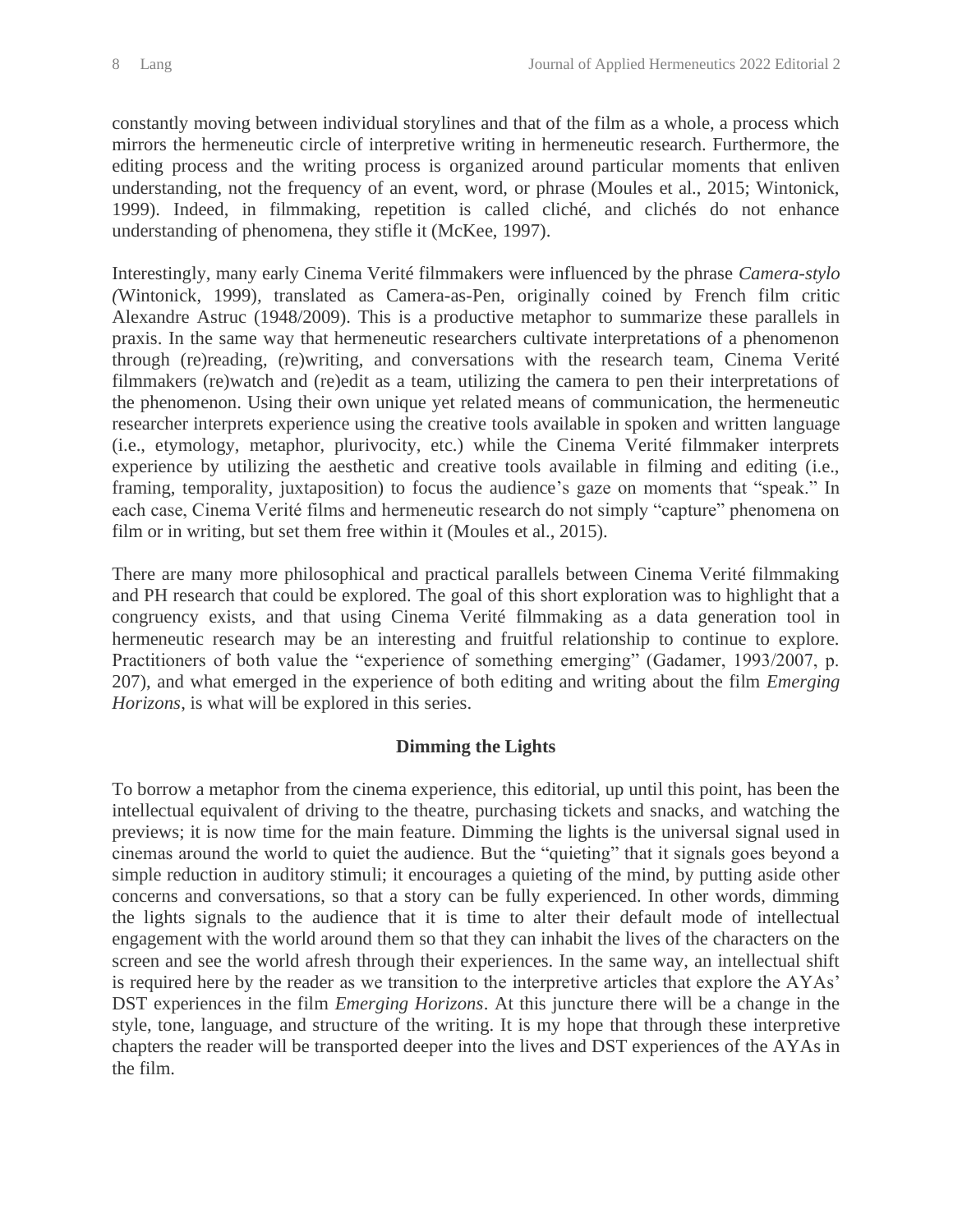To promote this shift in intellectual engagement, I suggest watching the film before reading further (a direct link is provided in footnote 2). At the beginning of the film, you will meet Amanda, Bethany, Harmony, Kelsey, Derek, and Kenzie. At the time of filming, Amanda was a 35-year-old police officer and mother who was one-year post-diagnosis from Non-Hodgkin's Lymphoma. She wanted to share her story of having a cancer-induced abortion as a way to help other women who may be facing that same reality. Bethany, also 35, was the furthest of the group from her initial cancer diagnosis of Synovial Sarcoma, which occurred 12 years prior. She felt like creating a digital story could be a marker in her cancer experience but was worried that no one else would understand or appreciate her story. Harmony, a 32-year-old elementary school teacher, was back at work three years after her initial thyroid cancer diagnosis. She felt like there were aspects of her cancer experience that she had not explored or shared with anyone and thought a digital story could help her do just that. Kelsey was diagnosed with Acinic Cell Carcinoma (salivary gland cancer) and finished treatment a year prior to her participation in the film at the age of 27. She did not feel like she had a meaningful story to share and admittedly almost did not come to the first session because she was so nervous. Derek, 36, is an environmental engineer and was the oldest participant. He was diagnosed with stage four Hodgkin's Lymphoma six years prior to the DST workshop and was looking for a better way to share one particularly meaningful story from his cancer experience in a way that people could understand. Finally, McKenzie ("Kenzie") is a paramedic who was diagnosed with Acute Myeloid Leukemia six years prior to the DST workshop at 15 years old. She had created a digital story with me while she was still in treatment and wanted to see if, or how, her cancer story had changed five years later. Of these six participants, two had never met another AYA cancer survivor before (Harmony and Amanda), and none of them knew each other. Through the process of creating their digital story they were able to craft meaning out of their challenging cancer experience and cultivate a deeper understanding of the lessons embedded in their own stories.

#### **Last, A Story about the Importance of Stories**

I had a unique experience of déjà vu after a recent online screening of *Emerging Horizons*. One participant stayed on the Zoom call for a long moment after the session concluded before she turned on her camera, and after brief hesitation and prompting from me, said,

I have read a lot of research papers about digital storytelling and have even used digital stories in my work, but *until watching your film* I don't think I really understood the emotional energy it takes for people to make a story like this. They are sharing their soul with us! I don't think I will ever watch a digital story the same again.

I feel honored to be invited daily into the most meaningful moments of people's lives as DST facilitator, and I have benefited immensely from their candor and trust. In the dedication section of my thesis I wrote, "to all the AYA cancer survivors and supporters I have met: if I have any wisdom to offer the world, it has come from the stories and experiences you have shared with me." It is my hope that by watching the film and reading the interpretations that emerged from it, wisdom is gleaned, and horizons changed. If this occurs even to a fractional amount of my own learning throughout my PhD studies, it will be well worth the effort.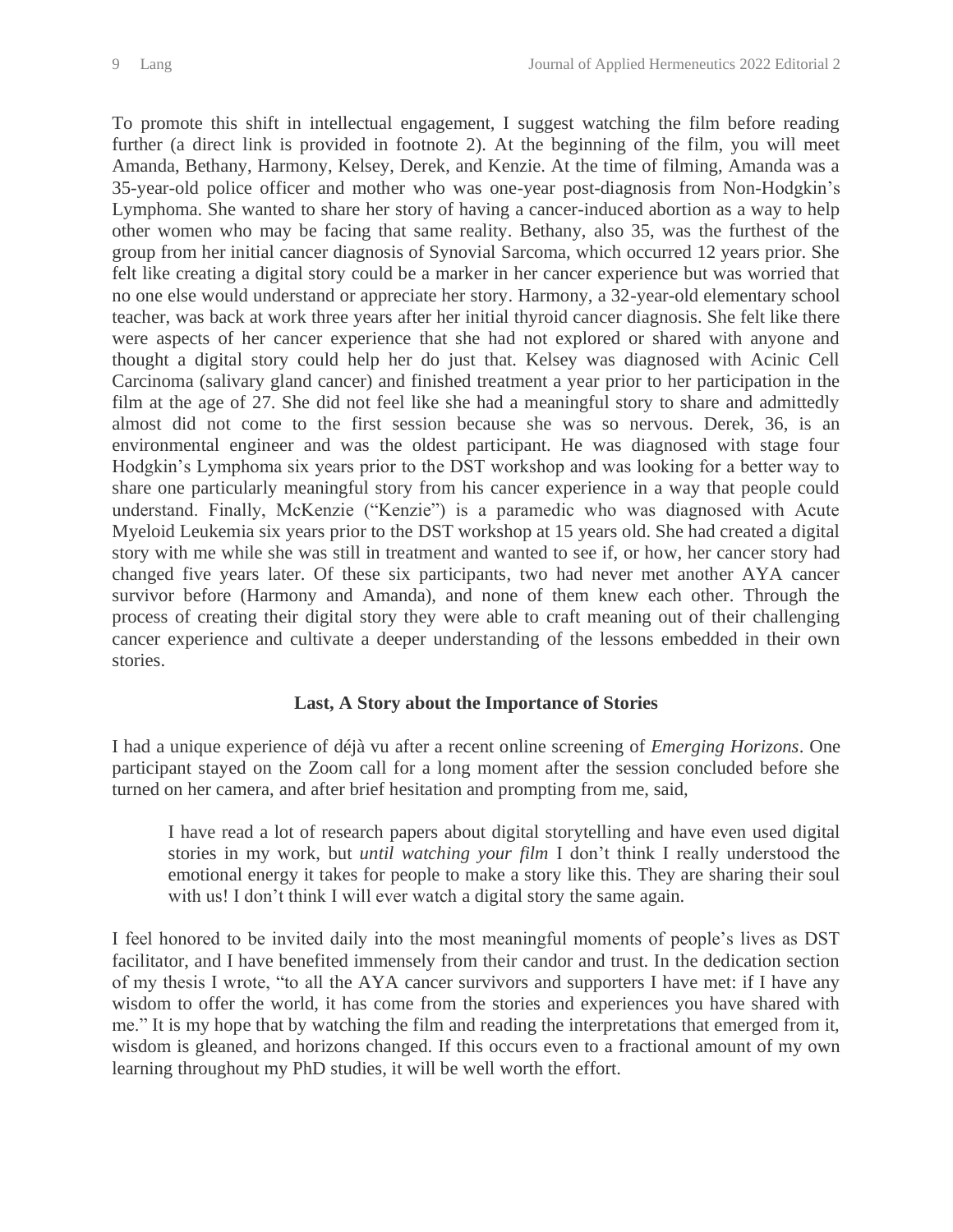#### **Acknowledgements**

This series would not be possible without the steadfast support, supervision, encouragement, and skills of many wonderful people. As my supervisor, Dr. Catherine Laing guided the entire process of my PhD from beginning to end, reviewing research proposals, early versions of the film*,* and many chapter drafts, continually offering invaluable feedback that kept this project on course and moving forward. Dr. Nancy Moules and Dr. Deborah McLeod lent their wisdom and expertise to the conceptualization of this project and were vital members of my interpretive community that enhanced the rigour and salience of both the film and the written thesis. All six participants in this study, Amanda, Harmony, Kelsey, Derek, Kenzie, and Bethany, were incredibly open and honest with their thoughts, experiences, and personal cancer stories, which ultimately enabled the in-depth exploration of the DST process in this thesis. There was also the amazing film crew, Joel, Evan, Phil, Alex, Jill, Justan, Les, and Louw, who captured the DST workshop with such tact and aesthetic awareness. To everyone listed here, this project is as much your accomplishment as it is mine. Thank you.

#### **Funding**

Michael Lang's PhD studies and research were funded by the Canadian Institutes of Health Research Fredrick Banting and Charles Best Doctoral Award and the Eyes High Doctoral Recruitment Award from the University of Calgary.

#### **Conflict of Interest Statement**

Michael Lang is the owner/operator of two private business related to DST. In his involvement with Mike Lang Stories (mikelangstories.com) he works directly with researchers, healthcare systems, charities, and other health-focused organizations around the world to create digital stories with their stakeholders. With Common Language Digital Storytelling (commonlangugagedst.org), he is a Level Three Facilitator and is responsible for coordinating, developing, and leading DST Facilitation trainings.

#### **References**

Abbey, G., Thompson, S. B., Hickish, T., & Heathcote, D. (2015). A meta-analysis of prevalence rates and moderating factors for cancer-related post-traumatic stress disorder. *Psychooncology, 24*(4), 371-381. [https//:doi.org/10.1002/pon.3654](/Users/mlang/Google%20Drive/2%20-%20School/PhD./Thesis/FINAL%20CHAPTERS/Completed%20Finals/FINAL/https/:doi.org/10.1002/pon.3654)

Adler, N.E., & Page, A. (Eds.). (2008). *Cancer care for the whole patient: Meeting psychosocial health needs*. National Academies (US). [https//:doi.org/10.17226/11993](/Users/mlang/Google%20Drive/2%20-%20School/PhD./Thesis/FINAL%20CHAPTERS/Completed%20Finals/FINAL/https/:doi.org/10.17226/11993)

Alexander, B. (2017). *The new digital storytelling: Creating narratives with new media*  (2nd ed.)*.* Prager.

Arnett, J.J. (2000). Emerging adulthood: A theory of development from the late teens through the twenties. *The American Psychologist, 55*(5), 469–480.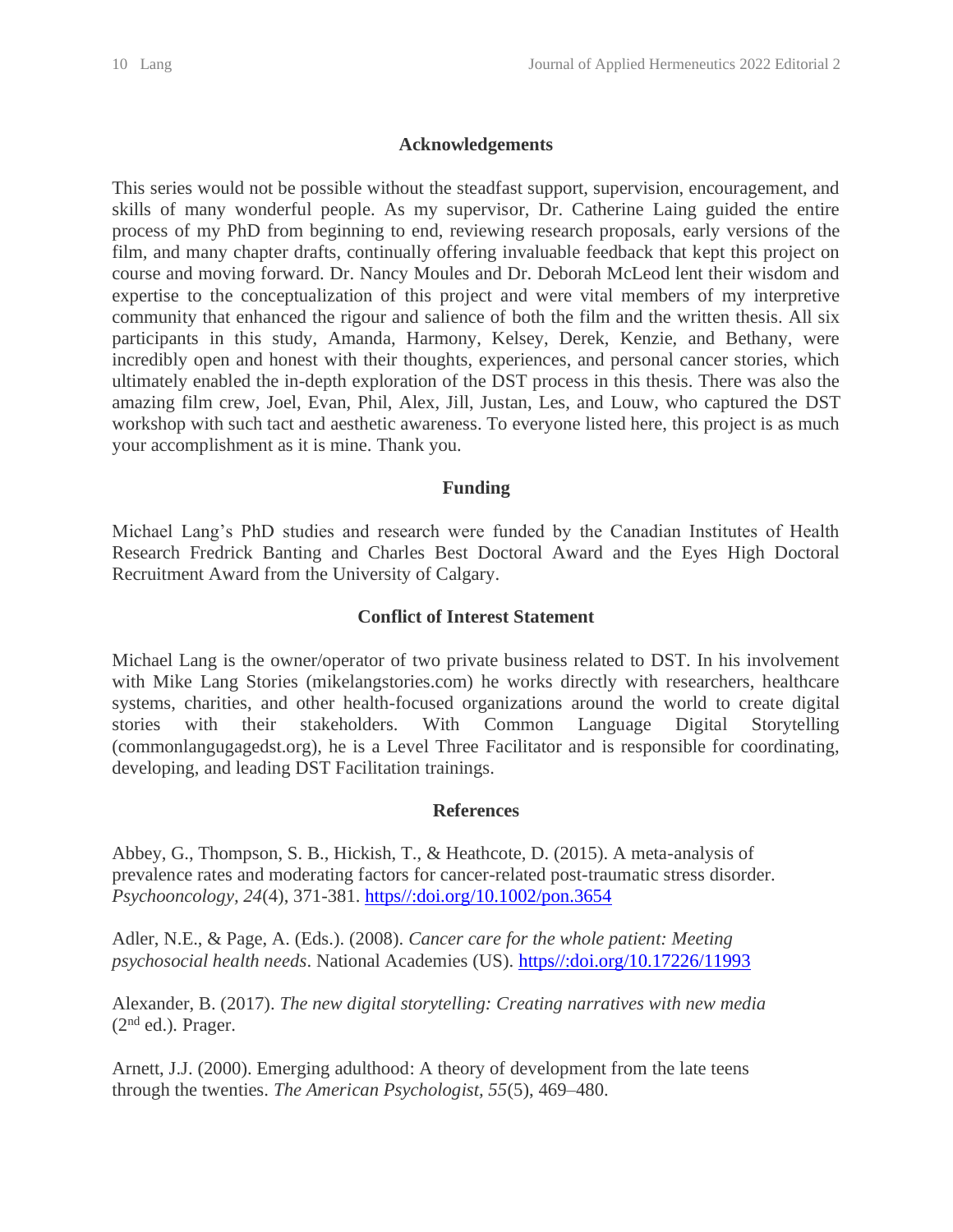[https://doi.org/10.1037//0003-066X.55.5.469](https://doi.org/10.1037/0003-066X.55.5.469)

Astruc, A. (2009). Du stylo à la caméra et de la caméra au stylo. In G. Vincendeau & P. Graham (Ed. & Trans.), *The French new wave: Critical landmarks* (pp. 45-58). Palgrave Macmillan. (Original work published 1948)

Aufderheide, P. (2007). *Documentary film: A very short introduction.* Oxford University.

Baird, H., Patterson, P., Medlow, S., & Allison, K.R. (2019). Understanding and improving survivorship care for adolescents and young adults with cancer. *Journal of Adolescent and Young Adult Oncology, 8*(5), 581-586.<https://doi.org/10.1089/jayao.2019.0031>

Balogh, E.P., Ganz, P.A., Murphy, S.B., Nass, S.J., Ferrell, B.R., & Stovall, E. (2011). Patient-centered cancer treatment planning: Improving the quality of oncology care. *The Oncologist, 16*(12), 1800-1805.<https://doi.org/10.1634/theoncologist.2011-0252>

Bibby, H., White, V., Thompson, K., & Anazodo, A. (2016). What are the unmet needs and care experiences of adolescents and young adults with cancer? A systematic review. *Journal of Adolescent and Young Adult Oncology, 6*(1), 6-30.<https://doi.org/10.1089/jayao.2016.0012>

Canadian Partnership Against Cancer. (2017). *Adolescents & young adults with cancer: A system performance report.* [https://s22457.pcdn.co/wpcontent/uploads/2019/01/Adolescents](https://s22457.pcdn.co/wpcontent/uploads/2019/01/Adolescents-and-young-adults-with-cancer-EN.pdf)[and-young-adults-with-cancer-EN.pdf](https://s22457.pcdn.co/wpcontent/uploads/2019/01/Adolescents-and-young-adults-with-cancer-EN.pdf)

Caputo, J. (1987). *Radical hermenutics: Repetition, deconstruction, and the hermeneutic project.* Indiana University.

D'Agostino, N.M., Penney, A., & Zebrack, B. (2011). Providing developmentally appropriate psychosocial care to adolescent and young adult cancer survivors. *Cancer, 117*(S10), 2329-2334.<https://doi.org/10.1002/cncr.26043>

Davey, N. (2013). *Unfinished worlds: Hermeneutics, aesthetics, and Gadamer.* Edinburgh University.

De, R., Sutradhar, R., Kurdyak, P., Aktar, S., Pole, J.D., Baxter, N., Nathan, P.C., & Gupta, S. (2021). Incidence and predictors of mental health outcomes among survivors of adolescent and young adult cancer: A population-based study using the IMPACT cohort. *Journal of Clinical Oncology*, *39*(9), 1010-1019.<https://doi.org/10.1200/JCO.20.02019>

de Jager, A., Fogarty, A., Tewson, A., Lenette, C., & Boydell, K.M. (2017). Digital storytelling in research: A systematic review. *The Qualitative Report, 22*(10), 2548-2582. <https://nsuworks.nova.edu/tqr/vol22/iss10/3>

Docherty, S.L., Kayle, M., Maslow, G.R., & Santacroce, S.J. (2015). The adolescent and young adult with cancer: A developmental life course perspective. *Seminars in Oncology Nursing, 31*(3), 186-196.<https://doi.org/10.1016/j.soncn.2015.05.006>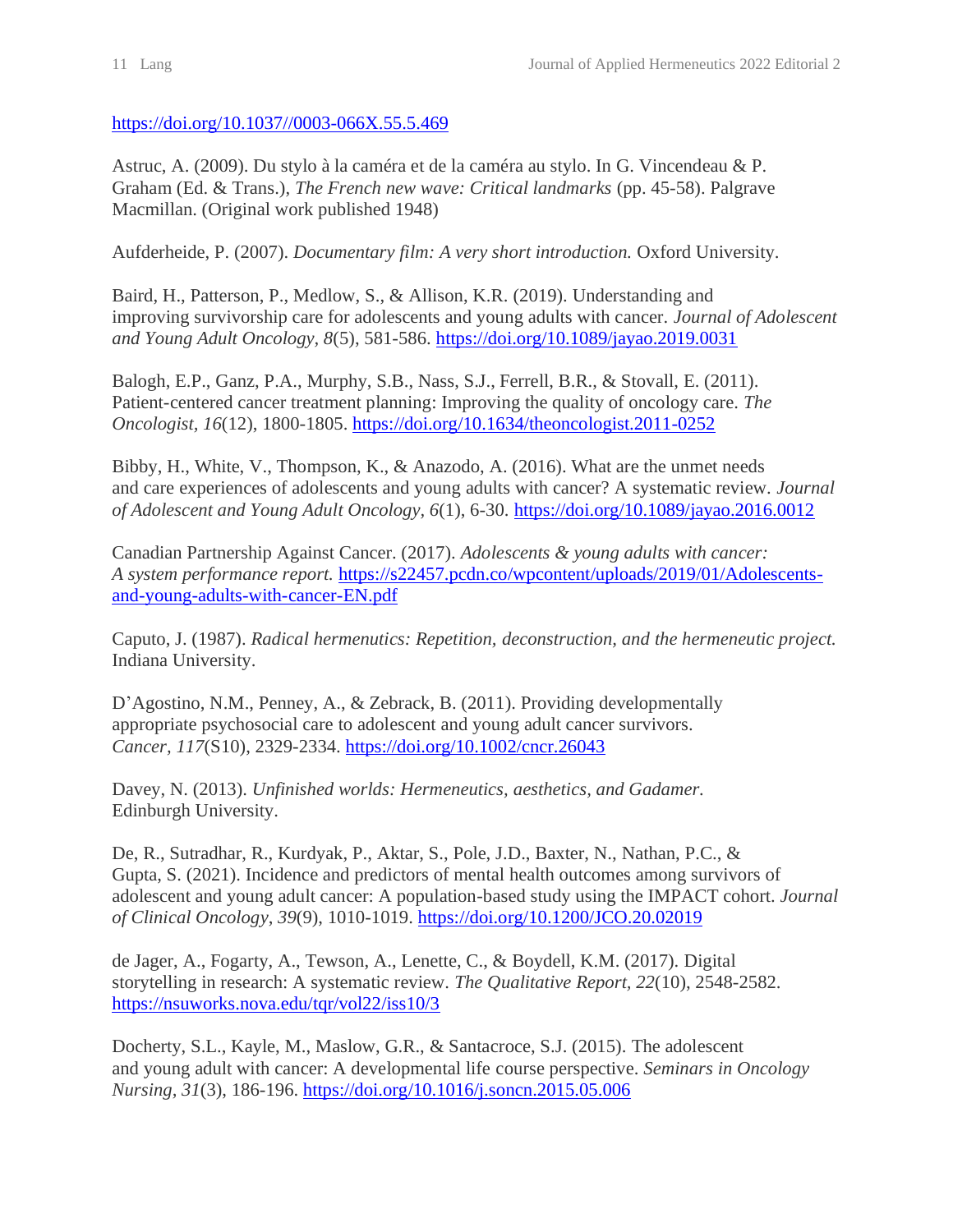Dunford, M., & Jenkins, T. (2017). *Digital storytelling: Form and content.* Palgrave Macmillan.

Fiddian-Green, A., Kim, S., Gubrium, A.C., Larkey, L. K., & Peterson, J.C. (2019). Restor(y)ing health: A conceptual model of the effects of digital storytelling. *Health Promotion Practice, 20*(4), 502–512.<https://doi.org/10.1177/1524839918825130>

Fingeret, M.C., Teo, I., & Epner, D.E. (2014). Managing body image difficulties of adult cancer patients: Lessons from available research. *Cancer, 120*(5), 633-641. <https://doi.org/10.1002/cncr.28469>

Flicker, S., & Hill, A. (2014). Digital storytelling. In D. Coghlan & M., Brydon-Miller (Eds.), *The SAGE encyclopedia of action research* (pp. 267-270)*.* Sage. <https://doi.org/10.4135/9781446294406>

Gadamer, H.-G. (2007). The artwork in word and image: "So true, so full of being!" In R.E. Palmer (Ed. & Trans.), *The Gadamer reader: A bouquet of the later writings* (pp. 195-224). Northwestern University. (Original work published 1993)

Gordon, L.G., Merollini, K., Lowe, A., & Chan, R.J. (2017). A systematic review of financial toxicity among cancer survivors: We can't pay the co-pay. *Patient-Centered Outcomes Research, 10*(3), 295-309.<https://doi.org/10.1007/s40271-016-0204-x>

Gubrium, A. (2009). Digital storytelling: An emergent method for health promotion research and practice. *Health Promotion Practice, 10*(2), 186-191.<https://doi.org/10.1177/1524839909332600>

Gubrium, A.C., Harper, K., & Otanez, M. (2015). *Participatory visual and digital research in action.* Routledge.

Hardy, V., & Sumner, T. (2018). *Cultivating compassion: How digital storytelling is transforming healthcare* (2<sup>nd</sup> ed.). Palgrave Macmillan.

Hartley, J. (2013). A trojan horse in the citadel of stories? Storytelling and the creation of the polity – from Göbekli Tepe to Gallipoli. *Journal of Cultural Science, 6*(1), 71-105. [https://espace.curtin.edu.au/bitstream/handle/20.500.11937/9092/196532\\_107675\\_A\\_Trojan\\_Ho](https://espace.curtin.edu.au/bitstream/handle/20.500.11937/9092/196532_107675_A_Trojan_Horse_in_the_Citadel_of_Stories__J_Hartley_2013.pdf?sequence=2&isAllowed=y) rse in the Citadel of Stories J Hartley 2013.pdf?sequence=2&isAllowed=y

Holland, J., & Weiss, T. (2008). The new standard of quality cancer care: Integrating the psychosocial aspects in routine cancer from diagnosis through survivorship. *Cancer Journal, 14*(6), 425-428.<https://doi.org/10.1097/PPO.0b013e31818d8934>

Husson, O., & Zebrack, B.J. (2017). Perceived impact of cancer among adolescents and young adults: Relationship with health-related quality of life and distress. *Psychooncology, 26*(9), 1307-1315.<https://doi.org/10.1002/pon.4300>

Institute of Medicine. (2011). *Patients charting the course: Citizen engagement in the learning*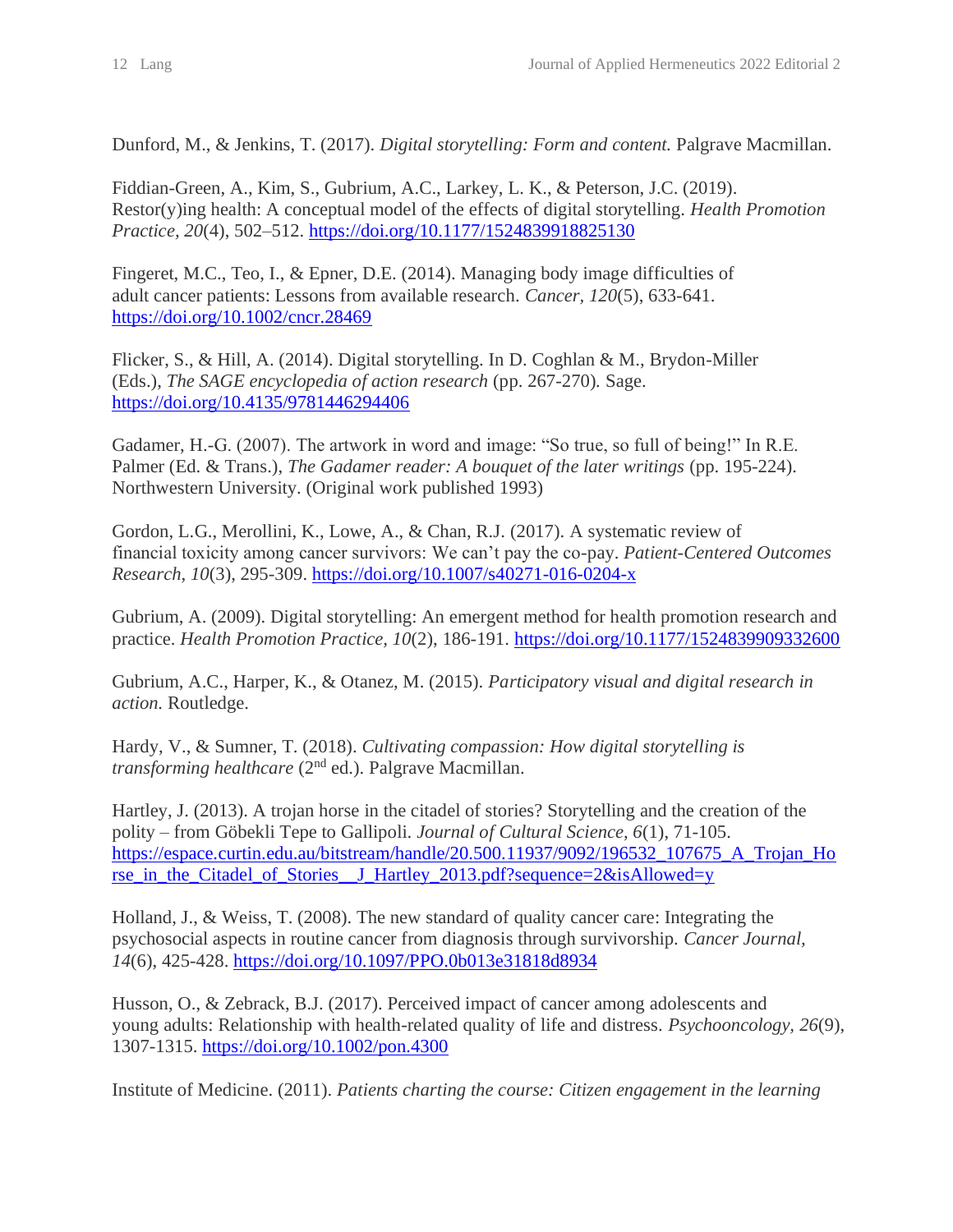*health system*. National Academies.

Jones, J.M., Cheng, T., Jackman, M., Rodin, G., Walton, T., & Catton, P. (2010). Selfefficacy, perceived preparedness, and psychological distress in women completing primary treatment for breast cancer. *Journal of Psychosocial Oncology, 28*(3), 269-290. <https://doi.org/10.1080/07347331003678352>

Jones, J.M., Fitch, M., Bongard, J., Maganti, M., Gupta, A., D'Agostino, N., & Korenblum, C. (2020). The needs and experiences of post-treatment adolescent and young adult cancer survivors. *Journal of Clinical Medicine, 9*(5), 1444-1459. <https://doi.org/10.3390/jcm9051444>

Jones, B.L., Parker-Raley, J., & Barczyk, A. (2011). Adolescent cancer survivors: Identity paradox and the need to belong. *Qualitative Health Research, 21*(8), 1033-1040. <https://doi.org/10.1177/1049732311404029>

Ketterl, T.G., Syrjala, K.L., Casillas, J., Jacobs, L.A., Palmer, S.C., McCabe, M.S., Ganz, P.A., Overholser, L., Partridge, A., Rajotte, E.J., Rosenberg, A.R., Risendal, B., Rosenstien, D., & Baker, K.S. (2019). Lasting effects of cancer and its treatment on employment and finances in adolescent and young adult cancer survivors. *Cancer, 125*(11), 1908-1917. <https://doi.org/10.1002/cncr.31985>

Koch, T. (1996). Implementation of a hermeneutic inquiry in nursing: Philosophy, rigour, and representation. *Phenomenological Research, 24*(1), 174-184. [https://doi.org/10.1046/j.1365-](https://doi.org/10.1046/j.1365-2648.1996.17224.x) [2648.1996.17224.x](https://doi.org/10.1046/j.1365-2648.1996.17224.x)

Kosola, S., McCarthy, M.C., McNeil, R., Orme, L.M., Drew, S., & Sawyer, S.M. (2017). Early education and employment outcomes after cancer in adolescents and young adults. *Journal of Adolescent and Young Adult Oncology, 7*(2), 238-244. <https://doi.org/10.1089/jayao.2017.0045>

Kroon, R.W. (2014). *A/V a to z: An encyclopedic dictionary of media, entertainment and other audiovisual terms.* McFarland.

Laing, C.M., Moules, N.J., Estefan, A., & Lang, M.J. (2017). Stories that heal: Understanding the effcts of creating digital stories with pediatric and adolescent/young adult oncology patients. *Journal of Pediatric Oncology Nursing, 34*(4), 272-282. <https://doi.org/10.1177/1043454216688639>

Lambert, J. (2013). *Digital storytelling: Capturing lives, creating community* (4<sup>th</sup> ed.). Routledge.

Lambert, J. (2017). The central role of practice in digital storytelling. In M. Dunford & T. Jenkins (Eds.), *Digital storytelling: Form and content* (pp. 21-26). Palgrave Macmillan.

Lang, M.J., David, V., & Giese-Davis, J. (2015). The age conundrum: A scoping review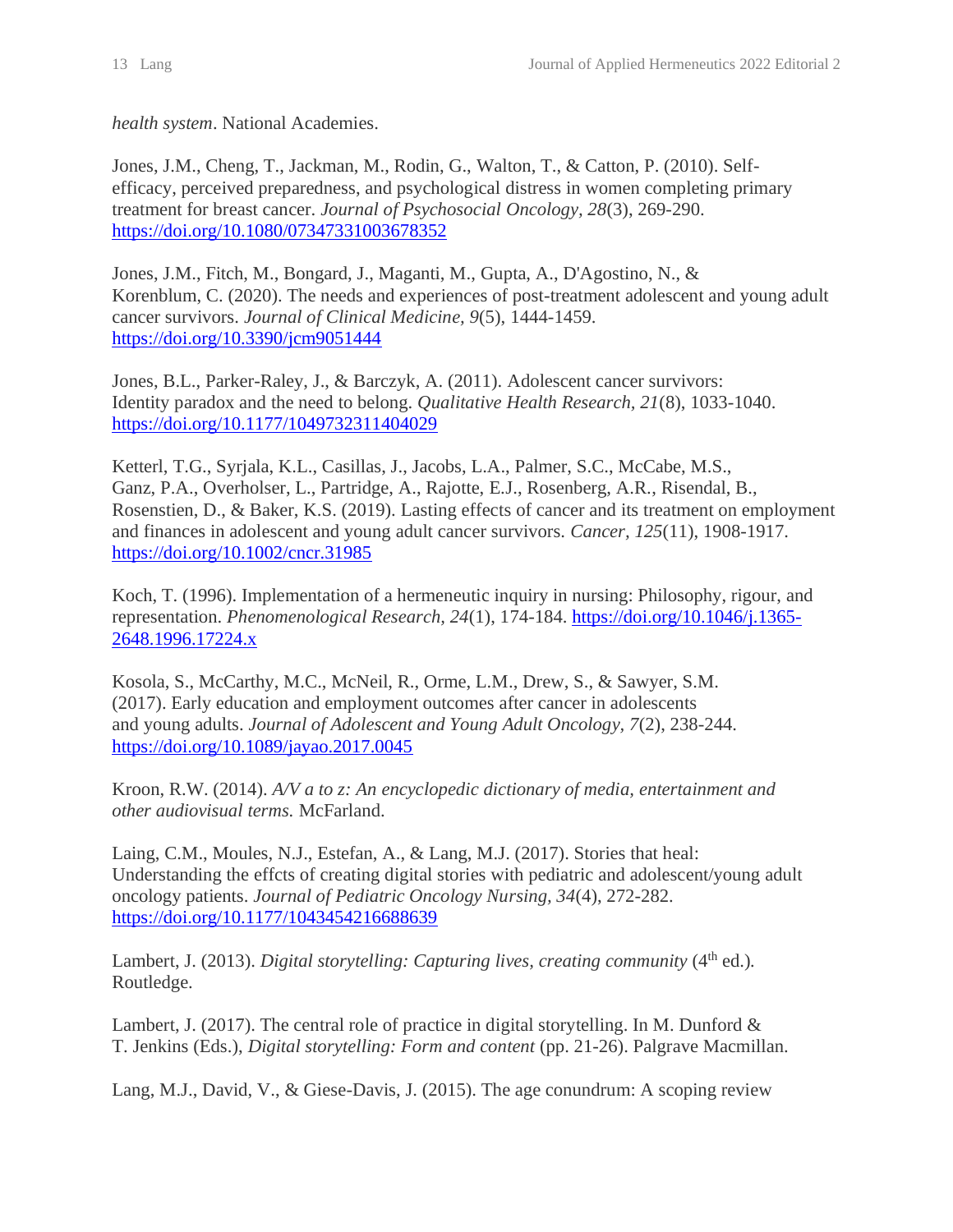of younger age or adolescent and young adult as a risk factor for clinical distress, depression, or anxiety in cancer. *Journal of Adolescent and Young Adult Oncology*, 4(4), 157- 173.<https://doi.org/10.1089/jayao.2015.0005>

Lang, M.J., Giese-Davis, J., Patton, S.B., & Campbell, D.J.T. (2018). Does age matter? Comparing post-treatment psychosocial outcomes in young adult and older adult cancer survivors with their cancer-free peers. *Psycho-Oncology, 27*(5), 1404-1411. <https://doi.org/10.1002/pon.4490>

Lang, M., Laing, C., Ewashen, C., & Moules, N. (2020). Digital stories as data: An etymological and philosophical exploration of cocreated data in philosophical hermeneutic health research. *International Journal of Qualitative Methods, 19*(1), 1-9. <https://doi.org/10.1177/1609406920913673>

Lang, M., Laing, C., Moules, N., & Estefan, A. (2019). Words, camera, music, action: A methodology of digital storytelling in a health care setting. *International Journal of Qualitative Methods,* 18, 1-10.<https://doi.org/10.1177/1609406919863241>

Lim, E., & Humphris, G. (2020). The relationship between fears of cancer recurrence and patient age: A systematic review and meta-analysis. *Cancer Reports, 3*(3), 1-14. <https://doi.org/10.1002/cnr2.1235>

Logan, S., Perz, J., Ussher, J.M., Peate, M., & Anazodo, A. (2018). A systematic review of patient oncofertility support needs in reproductive cancer patients aged 14 to 45 years of age. *Psycho-Oncology, 27*(2), 401-409.<https://doi.org/10.1002/pon.4502>

McKee, R. (1997). *Story: Substance, structure, style and the principles of screenwriting.* HarperCollins.

Moules, N.J., McCaffrey, G., Field, J.C., & Laing, C.M. (2015). *Conducting hermeneutic research: From philosophy to practice.* Peter Lang*.* 

National Cancer Institute. (2006). *Closing the gap: Research and care imperatives for adolescents and young adults with cancer.* [www.cancer.gov/types/aya/research/ayao-august-](http://www.cancer.gov/types/aya/research/ayao-august-2006.pdf)[2006.pdf](http://www.cancer.gov/types/aya/research/ayao-august-2006.pdf)

Paterno, M., Fiddian-Green, A., & Gubrium, A. (2018). Moms supporting moms: Digital storytelling with peer mentors in recovery from substance abuse. *Health Promotion Practice, 19*, 823-832.<https://doi.org/10.1177/1524839917750816>

Parkinson, D. (2012). *100 Ideas that changed film.* Laurence King.

Remen, R.N. (2006). *Kitchen Table Wisdom: Stories That Heal.* Penguin.

Sawyers, C. (2004). Targeted cancer therapy. *Nature, 432*(7015), 294-297. <https://doi.org/10.1038/nature03095>